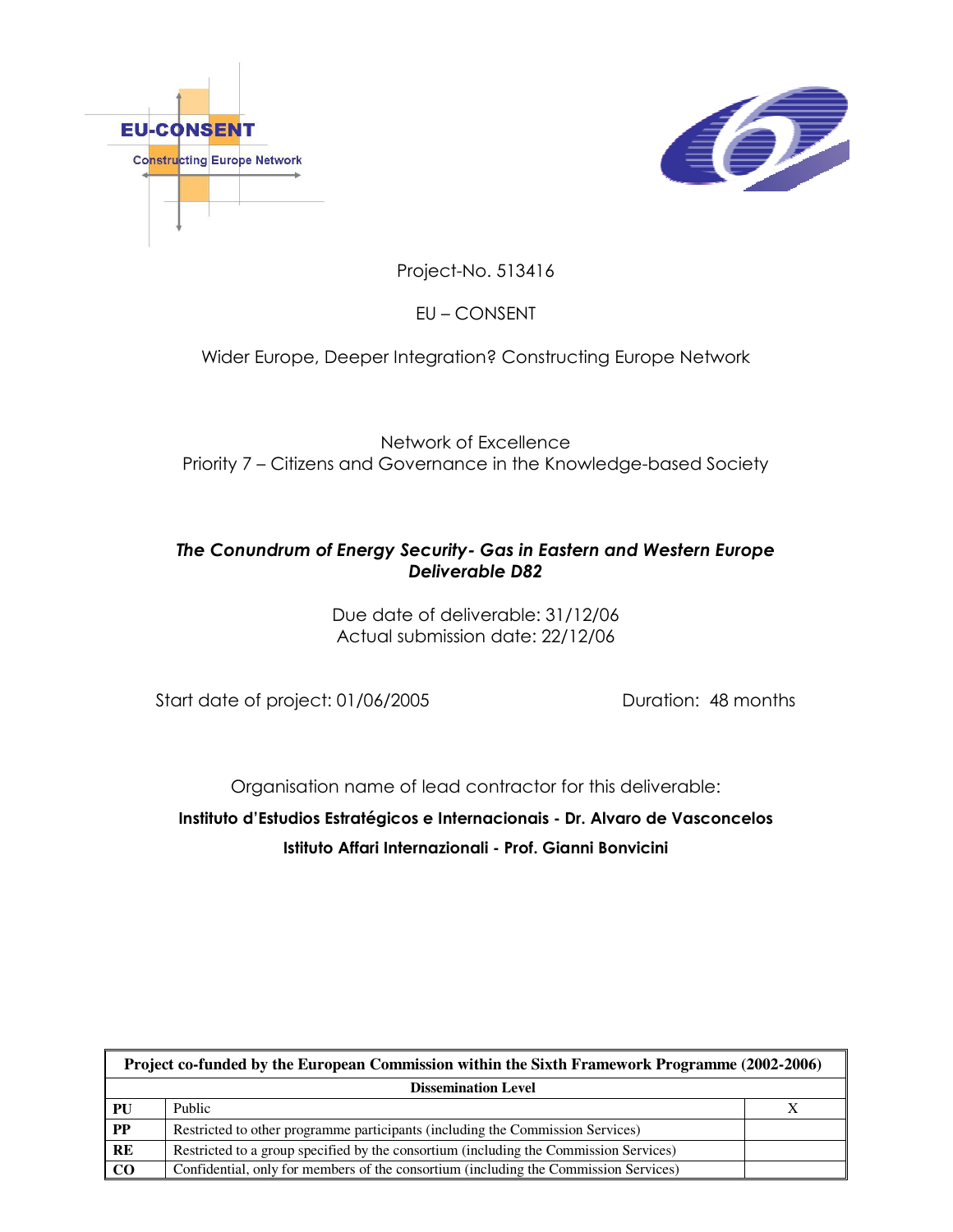*Enno Harks \**

This article aims to highlight some of the crucial issues of energy supply and supply security in Eastern and Western Europe. After describing the current energy/gas landscape in Europe, it looks into the main problems and key events associated with gas supply to see whether any lessons can be learned from the past and what the European Union can and cannot do to foster cooperative approaches and/or technical solutions for reducing energy dependence.

# **Energy supply and security back in the spotlight**

Energy supply and concomitant supply security have returned to the spotlight. For more than a decade, supply security was a hot issue for energy specialists and political scientists only and the long period of stable oil and

\* *Enno Harks* is Senior Expert, Energy and Resources, Global Issues Department, German Institute for International and Security Affairs (SWP). The article is a revised version of a paper presented at the conference "The EU and the Eastern Neighbours: Democracy and Stabilisation without Accession?î, held in Rome at the Centro Alti Studi Difesa (CASD) on 29-30 May 2006. The conference was organised by the Instituto Affari Internazionali (IAI), Centro Studi di Politica Internazionale (CeSPI), the Polish Institute of International Affairs (PISM) and the Center for Peace, Conversion and Foreign Policy of Ukraine (CPCFPU) in the EU-CONSENT framework, with the support of the Compagnia di San Paolo, the European Commission, the German Marshall Fund of the United States and UniCredit.

© 2006 Istituto Affari Internazionali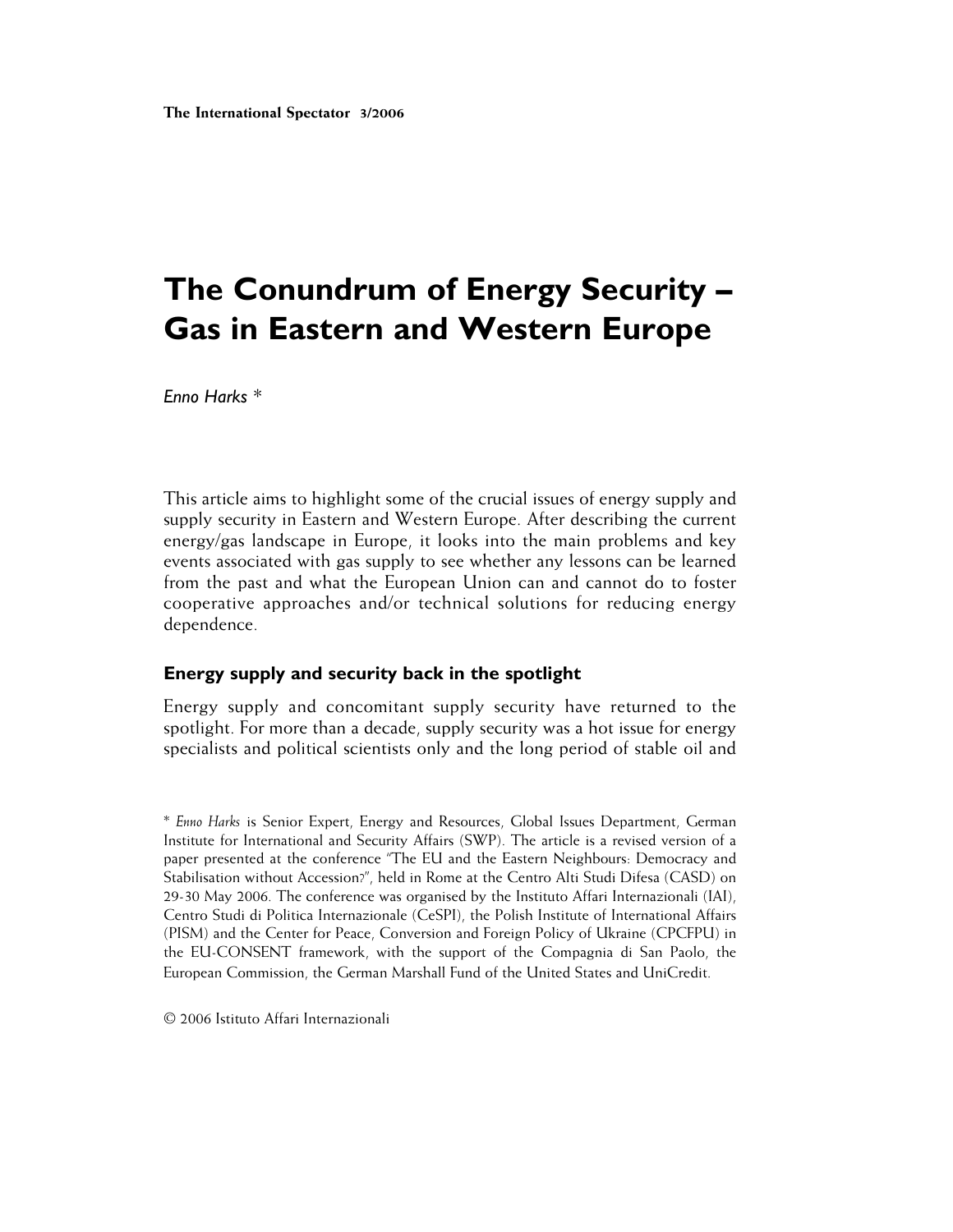gas prices seemed to have convinced politicians that the problem had disappeared. This was especially so for European energy supplies from Russia as the collapse of the Eastern bloc was rather seamless as concerns energy and did not leave major repercussions on oil and gas supplies to Europe.

But, in the last few years, energy security has made it back on the political agenda as a top priority for leaders. From the 1998 Asian financial crisis and the subsequent oil bust onwards, energy market events have been plentiful: with the bust came something similar to the rebirth of OPEC, this was followed by the events of 9/11, the Venezuelan strike in December 2002, the Iraq invasion in 2003 and ongoing military interventions, the unexpected Asian rise in demand, the hurricanes and now oil prices that seem to have settled at a wobbly 70-75\$/bbl. With natural gas prices linked to those of oil, attention has been drawn to the question of gas supply and its security. Chinese and Indian mega-deals with Iran and Saudi Arabia, similar deals in Africa, and Russia's potential redirection of supplies have increased preoccupations about gas supply security as well.

Most energy supply concerns and concomitant political problems in Europe are focused on natural gas, not crude oil. This is due to the fact that it is pipeline-bound, thus in need of long-term commitments and crossborder agreements, mostly between more than two parties: the supplier, the transit nation and the consumer. This is complicated by the fact that once the infrastructure is in place, there is generally no readily available alternative supply route from any one place, indicating total dependence on the supplier.

Moreover, a slow but distinct politicisation of oil and gas has been noticeable. After having been temporarily *putsched* out of office in 2002, Venezuelan President Hugo Chavez has returned, flexing his muscles with warnings of an oil export disruption to the US, charming offensives towards China and the threat of euro-denominated oil exports. Quite similar oil market threats are currently being reiterated by Iran in a situation that seems unlikely to be resolved soon. Finally, the Russian-Ukrainian gas controversy, after having lingered in the air for almost a year, mostly unnoticed by Western European governments, finally erupted in early 2006. This was undoubtedly the event that sky-rocketed the Eastern European energy scenario and problems associated with natural gas to the top of the political agenda of European governments.

Russiaís G-8 presidency could have been a reassuring moment for cooperation between the huge energy supplier and consumers. However, coming into the presidency during the ongoing Russian-Ukrainian gas dispute and announcing energy security to be the top priority left observers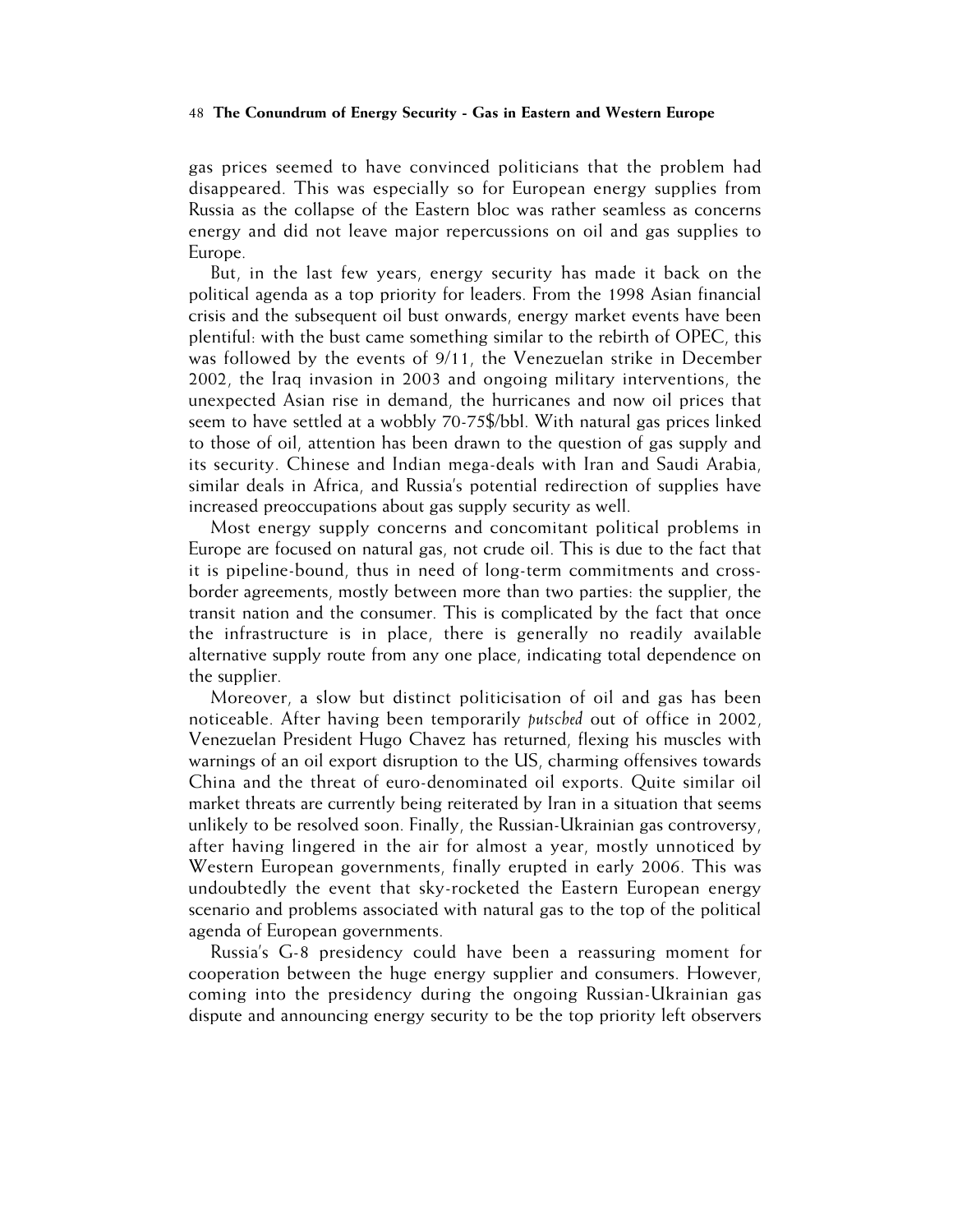bewildered. At the same time, Putinís March 2006 trip to China seems to have realised some of the European governments' worst fears: the cooperation agreement signed to link China by pipeline with *West* Siberian gas fields<sup>1</sup> – which have uniquely served the European market up till now – looks like a reorientation of Russian exports away from Europe. Also, Gazpromís insinuation that it would seek other markets if it did not receive access to European downstream gas companies was perceived throughout Europe as a direct threat. Tension is clearly rising.

# **Russian supply and related problems**

# *Reorientation of Russian supply?*

Today, Europe is by far the world's biggest natural gas import market and will continue to be through 2030. Contrary to common belief, neither Asia (China/India) nor North America (US/Canada) will be the main clients of world gas producers in the future. According to projections, annual imports of North America will amount to just 140 billion cubic meters in 2030, China and India together will come to some 80 bcm, while OECD Europe will total almost 500 bcm/y.<sup>2</sup> European imports will therefore be more than double that of the two regions together  $-\alpha$  position that will have profound implications for global gas markets, their supply infrastructure and security  $$ and, obviously, for the formulation of European interests.

As a direct consequence of these numbers, Europe is seriously concerned about supply options and import origins. However, the same figures also make it highly unlikely that Russia will reorient significant parts of its gas exports to China/Asia. From an economic point of view, it would make little sense to miss out on the world's biggest market for a relatively small Chinese market. Also, the so-called Altai pipeline (from Western Siberia to Northwest China) calls for 3000 km of construction through extremely harsh terrain at an estimated cost of some  $\text{USS}$  10 billion<sup>3</sup> – an amount considered prohibitive by many.

<sup>&</sup>lt;sup>1</sup> See R. Götz, *Europe and China competing for Russian gas?*, SWP comments 14, May 2006.

<sup>2</sup> OECD Europe comprises gas exporters Norway and the Netherlands. If Eastern Europe were added, projections would be even higher. OECD/IEA, World Energy Outlook - Middle East *and North Africa Insights*, Paris, 2005.

<sup>3</sup> Cost estimations vary widely, running from \$5bn to \$10bn, skewed towards the latter: S. Blagov, "Russia's new China-bound gas pipeline sparks controversy", *Eurasia Daily Monitor*, 31 March 2006 <http://www.jamestown.org/edm/article.php?article\_id=2370940>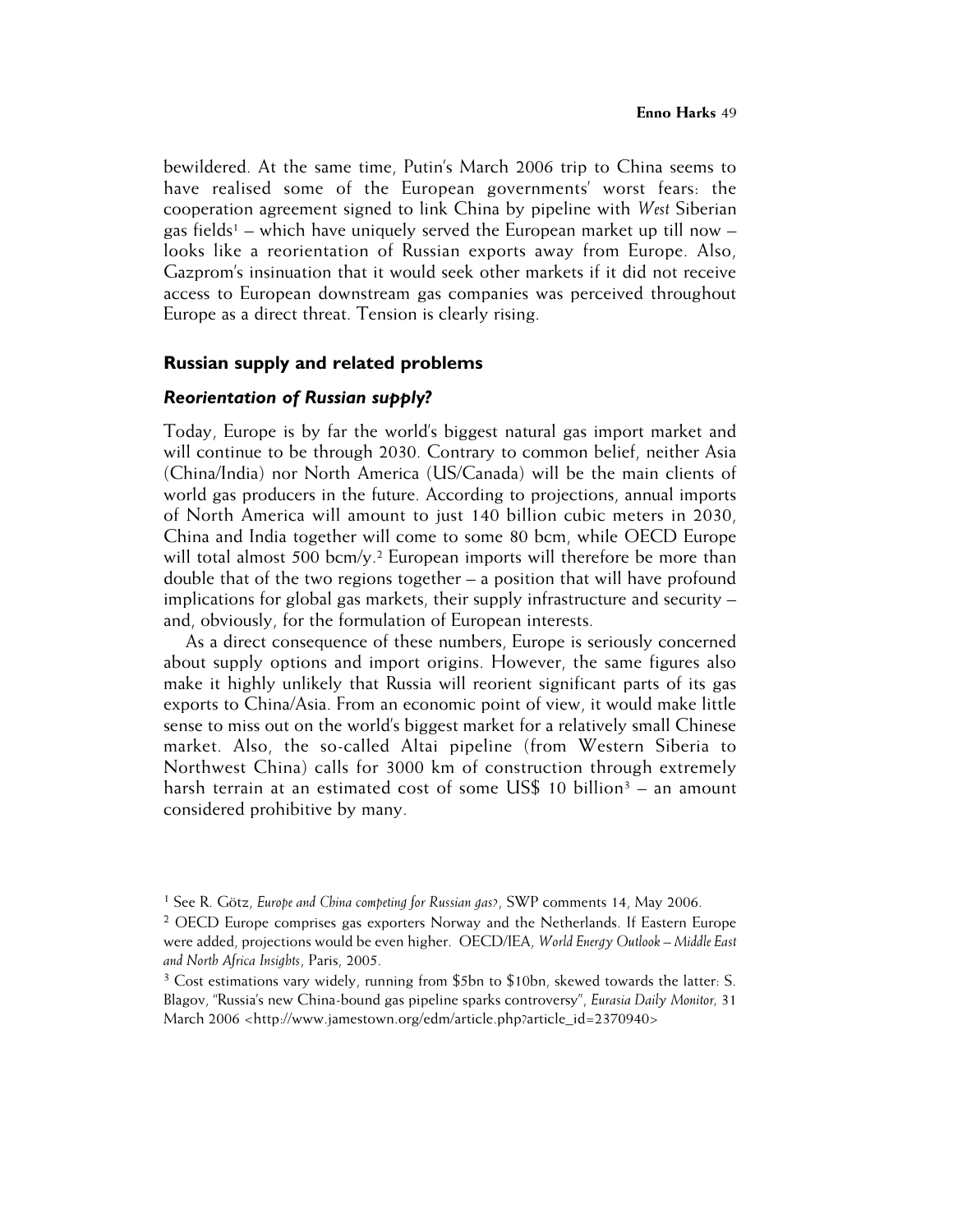These facts are certainly well known to the Kremlin. Thus Putinís announcement can easily be interpreted as an attempt to step up pressure on Europe and its politics of gas supply. Russia has undertaken to make a point of demonstrating that Europe is not the only market it can serve and has thus moved just a little closer to being perceived as the pivotal element of world energy supply.

# *Declining Russian share in European supply*

Interestingly, Russia is in any case unlikely to supply the bulk of Europe's future supplemental gas imports. According to the scenario set down in the Russian Energy Strategy to  $2020<sub>i</sub><sup>4</sup>$  Russian gas exports to Western Europe are predicted to increase by only  $30$ bcm/y over the period.<sup>5</sup> With European imports rising by approximately 10 times this amount in the same period, Russiaís share in European gas imports will fall from two-thirds to one-third. Recent announcements by Gazprom have called the original estimates of the "Energy Strategy" too pessimistic and production estimates have consecutively been jacked up , but the order of magnitude stays the same: even with new production forecasts, the Russian share will fall to 40-50 percent.<sup>6</sup>

For a secure European gas supply, this evidently has significant implications. New gas supplies must be sought and strategies for their secure integration into the European market planned. North Africa will certainly play an increasingly important role and so will more remote sources (for example, the Carribean). In the end, the resources of the Middle East inevitably come into focus as a result of their reserve potential, but even more their market distance. Iran, with 15 percent of total world proven gas reserves, is geographically closer to Europe than the West Siberian gas fields and may soon share a common border with the EU (Turkey).

This is not to insinuate that Russian gas is irrelevant, *au contraire*, Russia is projected to remain the biggest individual import source for Europe. But possibilities of competition between different suppliers will emerge, as will diversification of sources and transit routes. As energy import dependence increases, dependence on Russia alone is bound to shrink.

<sup>4</sup> Approved by the Russian government in August 2003 <www.mte.gov.ru/eng>.

<sup>&</sup>lt;sup>5</sup> Some caution over these projections is required, as their realisation hinges upon the successful development of at least one of the giant fields in the High North, Barents or Yamal, for which most basic technological and crucial financing issues are far from being resolved. <sup>6</sup> For an insightful discussion of this issue, see R. Götz, Russia and the energy supply of Europe -*The Russian Energy Strategy to 2020*, SWP Working Paper, October 2005.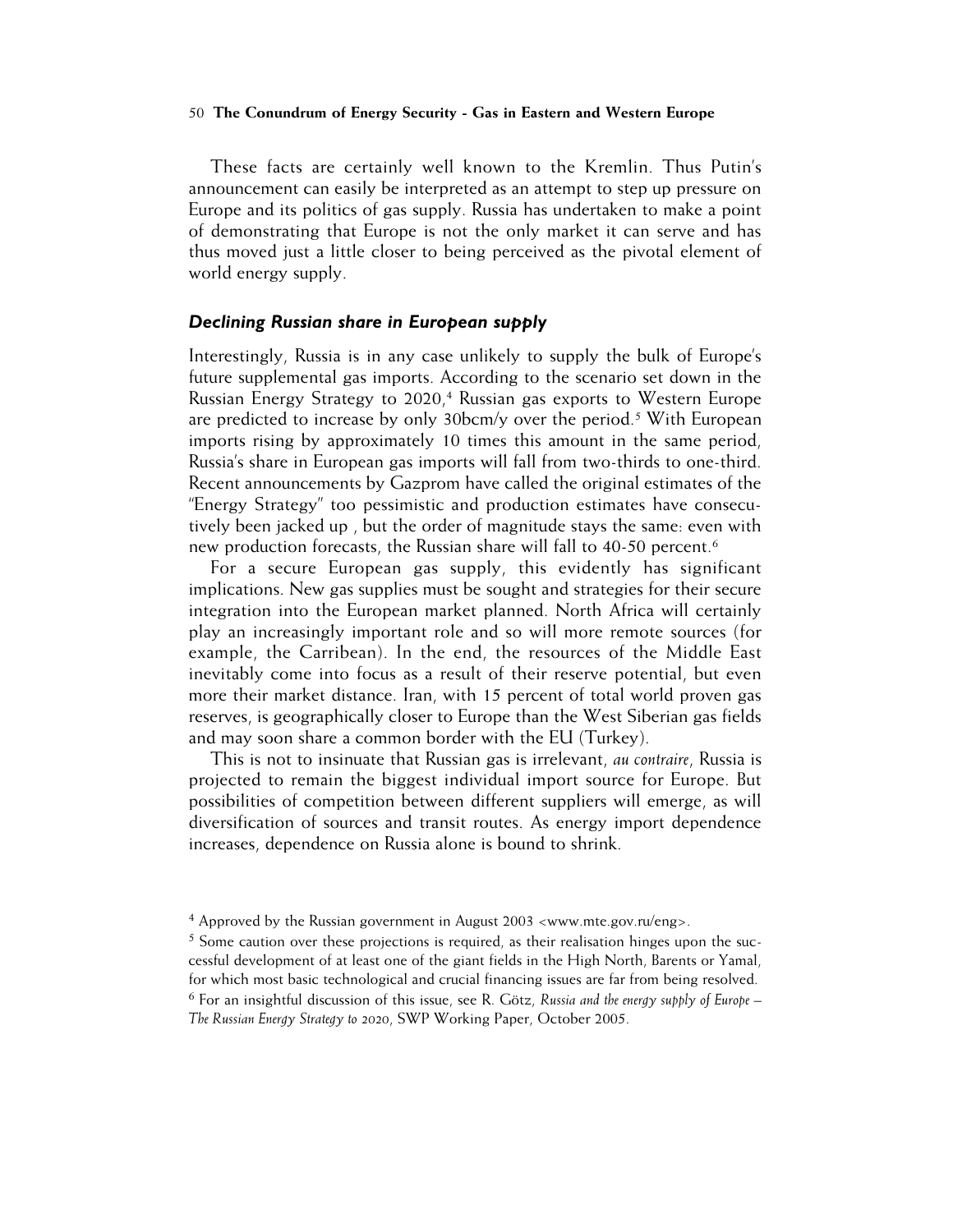# *Russian supply gap and the lack of reform*

In recent energy discussions, a new aspect of energy security is stirring up concern: Gazpromís rather dark production outlook combined with Russiaís lack of market reform in crucial areas. Russiaís capacity to deliver the quantities of natural gas to which it is committed is seriously being put into question. This may sound surprising, as Russia holds almost 30 percent of total remaining world gas reserves, but it only stresses once more the importance of regulation and politics over geology.

Gazprom is facing heavy decline rates in its super-giant gas fields that have traditionally accounted for more than 75 percent of total production. Falling production is currently offset by the new giant Zapolarnoye gas field in Russiaís far north which came on-stream in 2001, however, most studies show that decline rates will nevertheless exceed new production from around 2008 onwards.<sup>7</sup> New fields, all significantly more expensive than those currently running  $(Zapolarnove)$  has already been termed "the last cheap gasî), will have to be explored and invested in soon. But Gazprom does not seem about to take up the challenge. Instead, it is overloaded with tasks and expenses: development of resources in East Siberia, expansion in Russia into oil and electricity, overhaul of pipeline systems in Central Asia and the notable downstream acquisitions in Eastern and Central Europe. In the meantime, Russia is facing extremely high internal gas demand that Gazprom is obliged to satisfy  $-$  at prices below production costs. Obviously, all these expenses weigh heavily on Gazprom's capacity to invest in new ultra-expensive gas fields.<sup>8</sup>

Currently, Gazpromís forecasts rely crucially on import of cheap Turkmen gas. However, adding up reports about quantities contracted for export by Turkmenistan, the numbers wittingly exceed total production capacity in Turkmenistan  $-$  it would take a miracle to fulfil them. Furthermore, the pipeline system from Central Asia has not been fully renovated, nor have the gas price negotiations with the volatile Turkmen-Bashi been very successful to date.<sup>9</sup> Consequently, problematic supply disruptions can be expected in the future.

Last but certainly not least, the Kremlin seems to be following a strategy of (re-)monopolisation of energy markets, with Gazprom in the forefront.

<sup>7</sup> See, for example, V. Milov, *Status and challenges of the Russian gas sector: the endless wait for reform* (Moscow: Institute of Energy Policy, September 2005).

<sup>&</sup>lt;sup>8</sup> Shtokman, the world's second largest gas field lying offshore in the Barents Sea, is likely to be the biggest individual investment in Europe in the first half of the 21<sup>st</sup> century.

<sup>&</sup>lt;sup>9</sup> Turkmen-Bashi has stopped gas deliveries several times in the last decade over price disputes with Russia.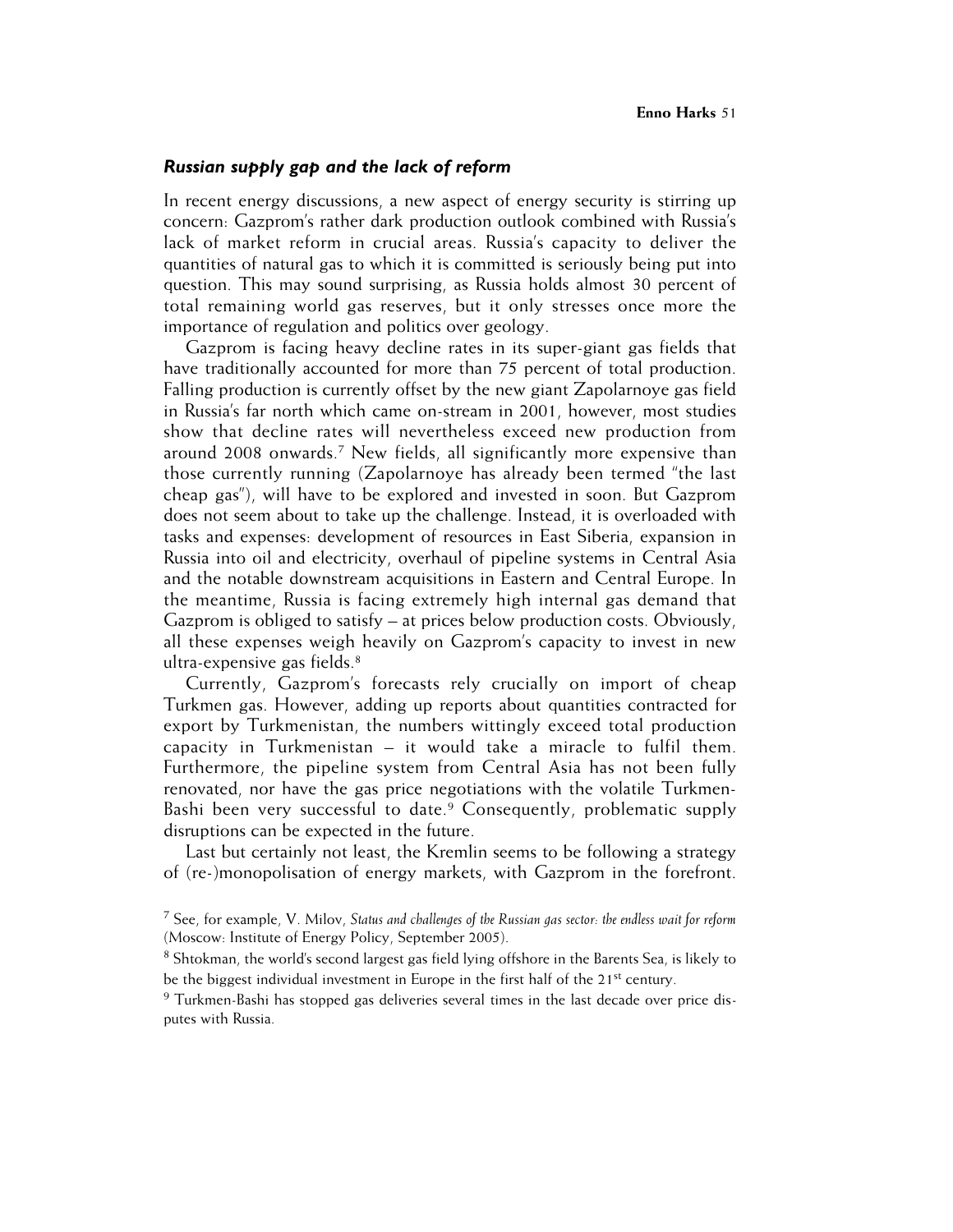Not only is Gazprom, instead of investing in new fields, buying up the shattered parts of Yukos and other non-gas ventures, but more importantly, it holds the pipeline infrastructure under strict monopoly control. Independent gas producers and oil companies with associated gas production have basically no access to export infrastructure and have reportedly been forced to flare the gas or sell it to Gazprom far below market prices.

Market (and Gazprom) reform and especially third-party access to export infrastructure could remedy the situation and increase incentives for investment by independents. However, the Kremlin's policies at the moment indicate that recent warnings about Russiaís gas production gap may well come true. Some analysts set the gap at around 25 bcm/y by the end of the decade and some at 80 bcm/y by 2020.<sup>10</sup> Independently of all geopolitical and strategic considerations of gas supply in Europe, energy market reform in Russia could be the "pre-requisite for Russian and European energy security $^{\prime\prime}$ .<sup>11</sup>

# **The Russian-Ukrainian gas dispute**

The Russian-Ukrainian gas dispute earlier this year revealed quite an interesting string of issues that had been simmering for a number of years, just waiting to surface. When they finally did, Eastern and Western governments were taken by surprise, while actually, the underlying problems were long known.

The conflict between Russia and Ukraine was of both a political and an economic nature. Politically, Russia had been following the events of the socalled Orange Revolution at the end of 2004 with displeasure, as the Ukraine was and still is much more closely related politically and culturally to the Slavic home-base Moscow than are other "colour" revolution countries or the Baltic states where Russian influence has been all but dismantled. Ukraineís stated willingness to enter NATO and its attempted opening towards EU accession/Western cooperation were clearly not appreciated by the Kremlin.

Rather early in 2005, Russia took some initial steps towards pressuring the new Ukrainian president by announcing gas price increases – a clear sign

<sup>10</sup> J. Stern, *The future of Russian gas and Gazprom* (London: Oxford Institute for Energy Studies,2005).

<sup>11</sup> C. Mandil, *Securing the Russian-European Energy Parntership*, Working Paper (IEA: Paris, April 2005).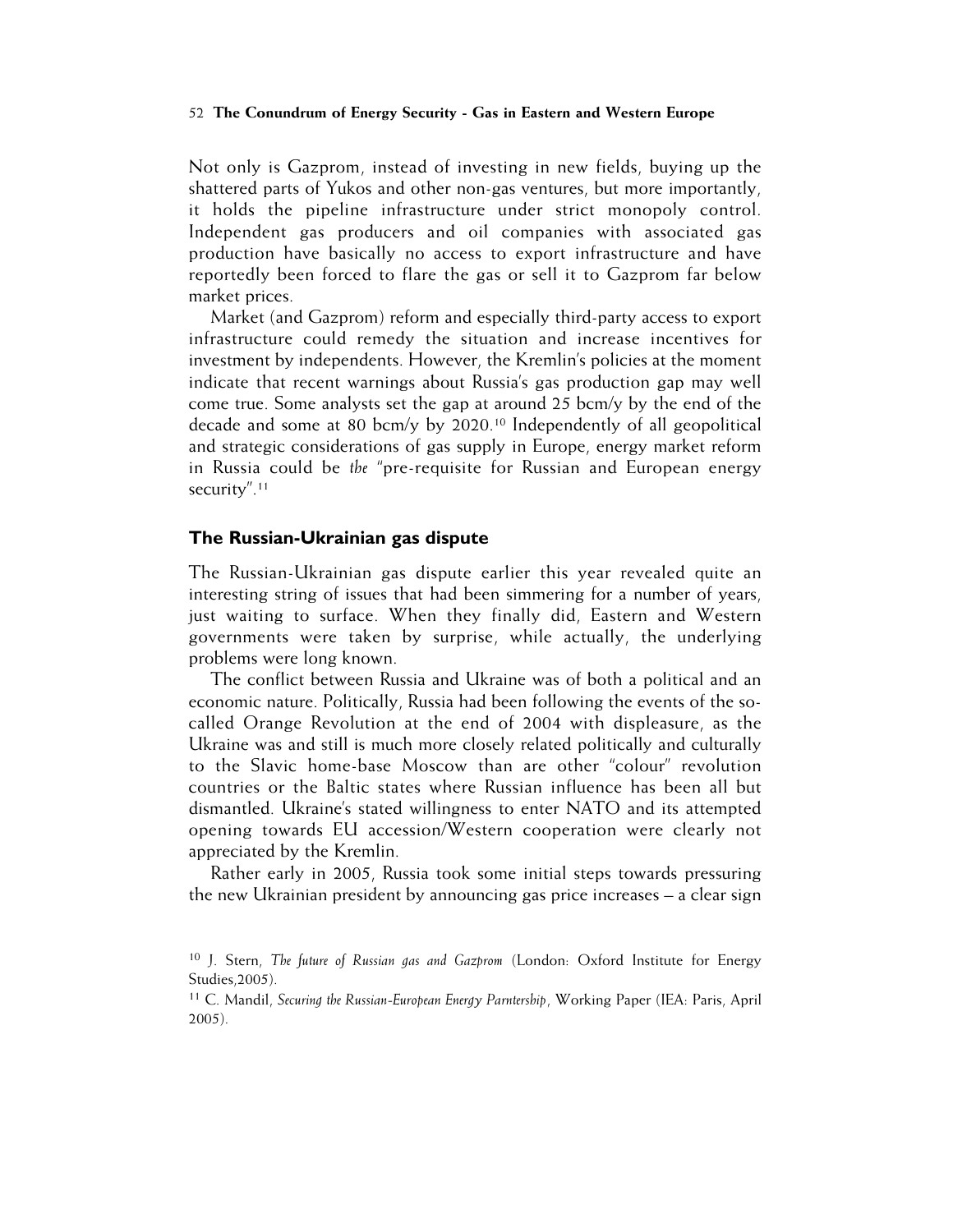directed at the Ukrainian public, preparing for the run-up to parliamentary elections in 2006. Following similar demands made by Putin as early as April 2005, the Duma voted a motion in July 2005 demanding that Ukraine, Georgia and Moldova pay world market prices for gas imports.<sup>12</sup>

The demand for market prices can be interpreted in a number of ways: as a financial necessity for Gazprom, as punishment for the failed negotiations surrounding the ownership transfer of the Ukrainian pipeline network, as a consequence of the greatly increased gas prices (linked to the rise in oil prices) that can be obtained on the Western European market, or merely as a continuation of purely monopolist market power visions. However, negotiations over the price were already running with varying intensity throughout the second half of 2005, with both sides unwilling to compromise. Reportedly, initial Russian price demands were around \$100- 120/1000m3, up from \$50, placing the Ukraine in one basket with most of the other former-FSU states (for example, the Baltics), considerably lower than the final, hardened position of December 2005 at \$220-240.

Events took a particularly bad turn towards the end of the year, with Ukraine categorically demanding a continuation of the \$50 price, basing itself on an interpretation of current contracts and political will, while Gazprom and the Kremlin reiterated that the huge subsidies would no longer be paid to Ukraine. The clash was predictable, what was surprising was Ukraine's PR-supremacy concerning the interpretation of events.<sup>13</sup>

From an external, Western European point of view, the events lay shadows over the supply security of Russian gas. While it is true that in 30 years of imports, Russia has always fulfilled contracts – under Cold-War conditions that were certainly more fragile than those in Europe today<sup>14</sup> – the events surrounding the cut-off of gas deliveries to Ukraine and Ukraineís illicit (or at least not agreed) extractions of gas from the pipeline will remain in the back of the minds of people in government for a long time to come.

<sup>14</sup> It should be borne in mind that the gas export infrastructure from Western Siberia to Europe was agreed upon and paid by Western Germany/Europe against strong initial opposition by the US; see discussion by O. G. Austvik, *Norwegian natural gas* (Oslo: Europrogrammet, 2003), Chap. 10.

<sup>&</sup>lt;sup>12</sup> R. Lindner, "The Post-Orange Era. Political Compromises, Reform Backlogs and Energy Crisis in Ukraine" in Friedrich Ebert Stiftung, Latvian Institute of International Affairs (eds.), *The European Unionís Eastern neighbours after the Orange Revolution* (Riga: Latvian Institute of International Affairs, 2006, p 68-83.

<sup>&</sup>lt;sup>13</sup> Ukraine was able to blame the gas supply shortfall to Western Europe on Russia – however, it was the Ukraine that extracted gas from the pipeline "as needed".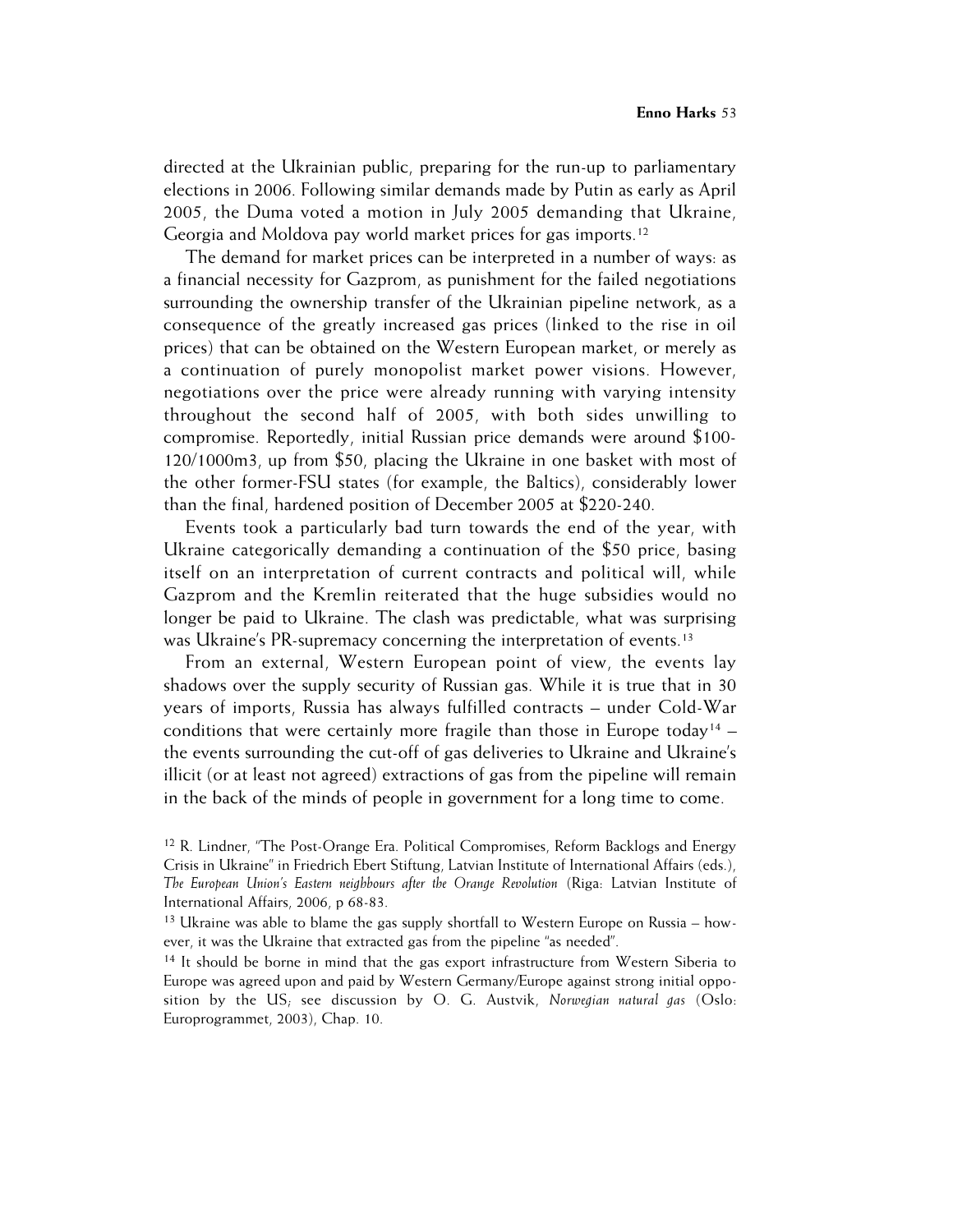# *Cornerstones of energy security*

The Ukraine events exemplified the main problems of political cooperation and energy security in Eastern Europe, which can be summarised into three main cornerstones:

- price issues
- dispute settlement
- single-supplier dependency.

**Price issues.** From a market-based perspective, Russia's demand for a higher price for its exports to the Ukraine was a perfectly legitimate request. It is normal market behaviour that the owner of a good or resource sets the price, while the consumer either buys, refrains from buying or buys elsewhere (thus bringing into play the third cornerstone). If Russia has been subsidising Ukraine with prices far below market prices<sup>15</sup> for historical, cultural and political reasons, retracting them – as difficult and painful as this may be for Ukraine  $-$  is certainly not illegitimate. This may explain why the EU was hesitant to condemn the price raise itself. The EU and its market members are convinced that market prices give the proper signals to consumers and producers – and are in the end the best tool for allocation of resources in the broadest sense. Rather than insisting on a certain price, the Ukraine should have undertaken a discussion about the price-path to choose for transition into the non-subsidised world.<sup>16</sup> From a political perspective, lessening reliance on transfers from Russia is a definite step towards increasing factual independence from Russia and restating its own sovereignty – a link the Baltic States have clearly understood by setting out very early on price-paths leading one day to market prices. Ukraine is currently dependent not only on Russian gas but almost as much on Russian subsidies.

*Dispute settlement.* At the core of the irresolvable confrontation between Russia and Ukraine was the complete lack of institutionalised or legalised

<sup>&</sup>lt;sup>15</sup> Market prices in a proper sense don't exist for natural gas in Europe (except the UK). However, this term is used here to mean the price Russia can earn for its gas on the Western European market.

 $16$  For political reasons in view of the coming elections, the Ukrainian parliament had decided not to pass the price increase on to the end-user/the public. The difference (euro 660 million per year) is currently financed by Naftogas Ukrajiny. True prices leading to incentives for energy conservation would have been the wiser way and could have been supported by direct transfers to low-income households.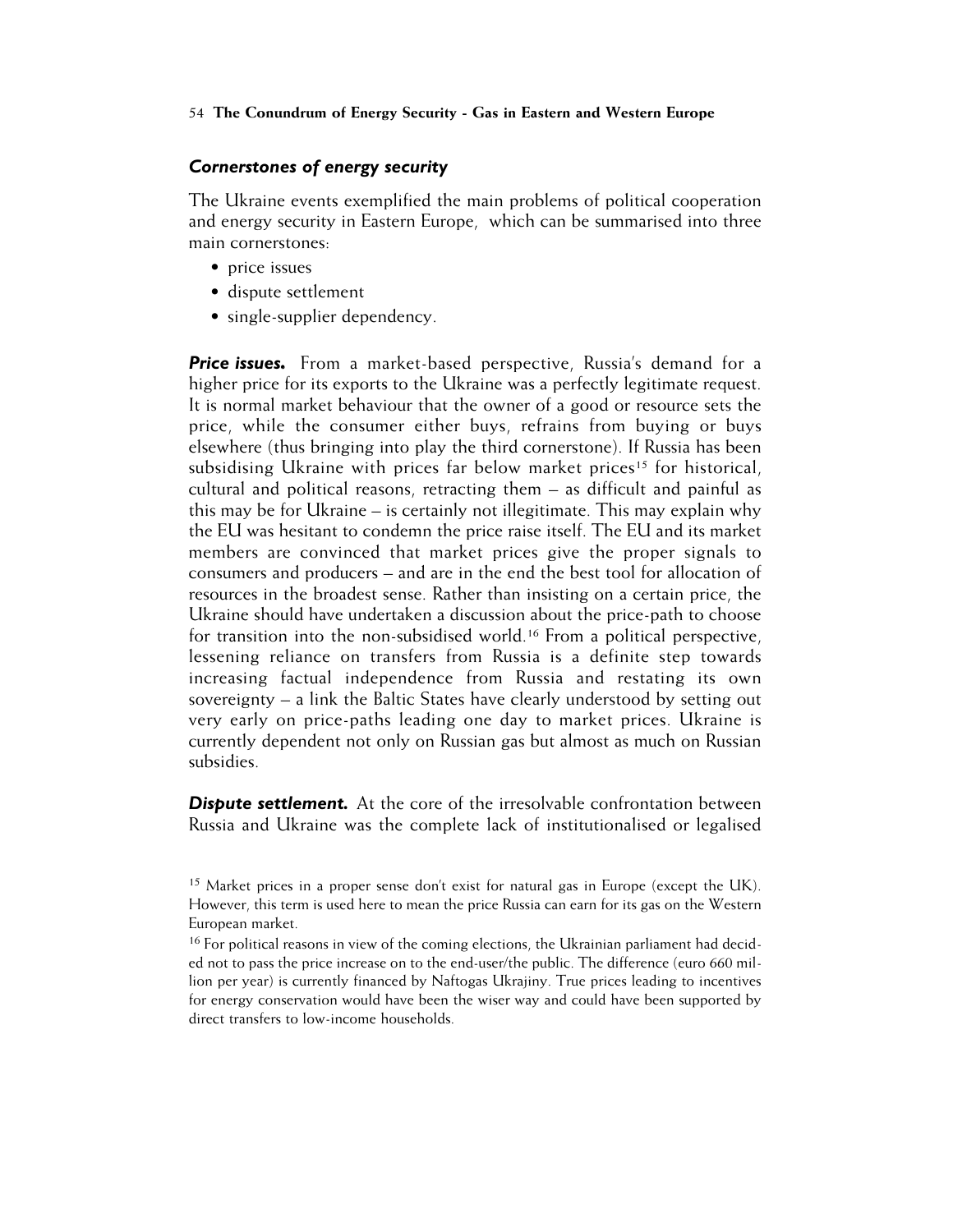dispute settlement. Neither Russia nor Ukraine had ratified the Transit Protocol of the Energy Charter Treaty<sup>17</sup> (Russia had not even ratified the Treaty itself)  $-$  a fact that was now regretted, as the Protocol explicitly sets out rules for settling international disputes between transit, producer and consumer countries (or respective companies). With no dispute settlement agreement in place between the two parties, the door was open to untransparent, closed-door negotiations with no procedural certainty.

**Single-supplier dependency.** Ukraine's dependency on Russian gas supply and Russian infrastructure (for gas transits from the Caspian) touches on another of the cornerstones of energy security. This episode will hopefully have taught the lesson that whatever the political goodwill between the actors, in the long run an unduly high dependence on any single country (or supply infrastructure) poses high political risks. At the opposite end of the spectrum, the same reasoning holds true for Moscow, which is actively looking for alternatives to the quasi-monopoly the Ukraine enjoys on gas exports to Western Europe.<sup>18</sup> The fact that Ukraine "diverted" pipeline gas for domestic use without paying the demanded price in January 2006 (as happened regularly during the 1990s), has certainly made Russiaís determination to build the North European Gas Pipeline (offshore in the Baltic Sea) even stronger.

Unfortunately, the deal reached at the end of the dispute lacks transparency and can thus hardly be called a "solution". The details of the agreement are shrouded in contractual mystery and only recently has some scattered information appeared about the involvement of the highly untransparent RosUkrEnergo, a Swiss-based, Austrian offshore and Russian venture, which is supposed to manage Ukraine's gas imports.<sup>19</sup> Looking much more like a murky deal made to enrich circles of oligarchs on both sides, than a secure legal framework for energy imports, it seems unlikely that this fragile solution will be able to hold for long. Another round of dramatic price discussions and possible cut-offs is highly probable in the future.

<sup>&</sup>lt;sup>17</sup> The Energy Charter Treaty aimed at integrating the energy sectors of the former Soviet Union and Eastern Europe into the broader European and world markets after the end of the Cold War and containing a declaration of principles for international energy including trade, transit and investment, was signed in Lisbon in December 1994 and came into effect in April 1998.

<sup>&</sup>lt;sup>18</sup> Some 4/5 of Russian gas exports to Western Europe flow through Ukrainian pipelines.

 $19$  Lindner, "The Post-Orange Era", and T. Warner, "Key man in Ukraine gas dispute faces questionsî, *Financial Times*, 13 July 2006.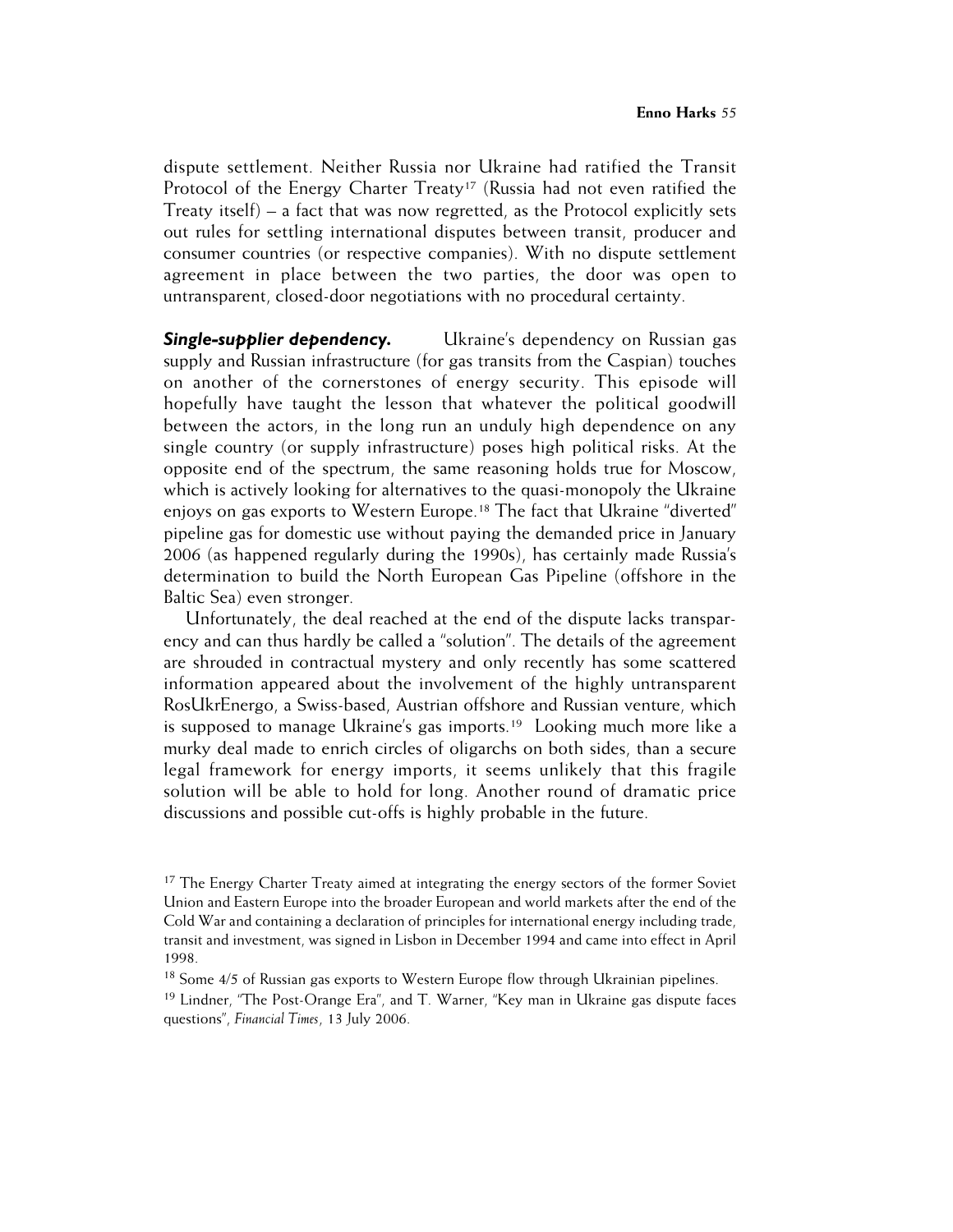# **What can the EU do?**

What can be done to avoid a future repetition of the critical energy events of last winter – and, especially, what tools do the consumer countries of the European Union and/or the European Commission have to avert another gas disruption?

**Price issues.** The EU's creed of market-based approaches inherently includes a commitment to the free evolvement of market prices and excludes favouring subsidy solutions. Consequently, the EU's aim in solving price disputes can certainly not be to avoid adaptation towards market prices  $$ more specifically, to try to prevent Eastern European country gas imports from adapting in the long term to Western European market prices (WTO accession precludes this in any case). More importantly, the EU can offer help with negotiating the price-path between Russia and the importing nations. This is particularly useful, as the macro-economic damage caused by higher prices is largely determined by the time horizon over which the rise occurs. An EU offer to multilateralise the negotiations would also reduce the Eastern European country's impression of sitting alone ("again") at the negotiating table with the overwhelmingly powerful Russia. Should the negotiations yield a price-path that would prove too much of an economic burden to cope with, the EU and its members could potentially offer the Eastern country support in financing (parts of) it.

Not of secondary importance in the case at hand is the fact that Ukraine is one of the most energy-intensive countries in the world.<sup>19</sup> Huge inefficiencies in the industrial (and household) sector are compounded by the transformation sector which has power and heating plants with efficiencies far below current technological standards (50 percent of total gas consumption is used for power generation  $-\alpha$  sector where efficiency gains are comparatively easy and with highest yield). As a direct consequence, gas import needs are outstandingly high. This could be seen however as an opportunity for the EU, as improving energy efficiency in the Ukraine, for example, has a huge potential for lowering imports from Russia and thus mitigating the price effects. At the same time, subsidies for such programmes could come from the EUís environmental programmes (an EU-Ukraine Action Plan already lists efficiency measures) and, to make it even

<sup>&</sup>lt;sup>19</sup> Energy intensity (total primary energy supply per unit GDP) in Ukraine is 4-15 times the EU-25 average (depending on calculation in nominal or real PPP terms)!: *Energy Balances of Non-OECD countries* (Paris: IEA, 2005).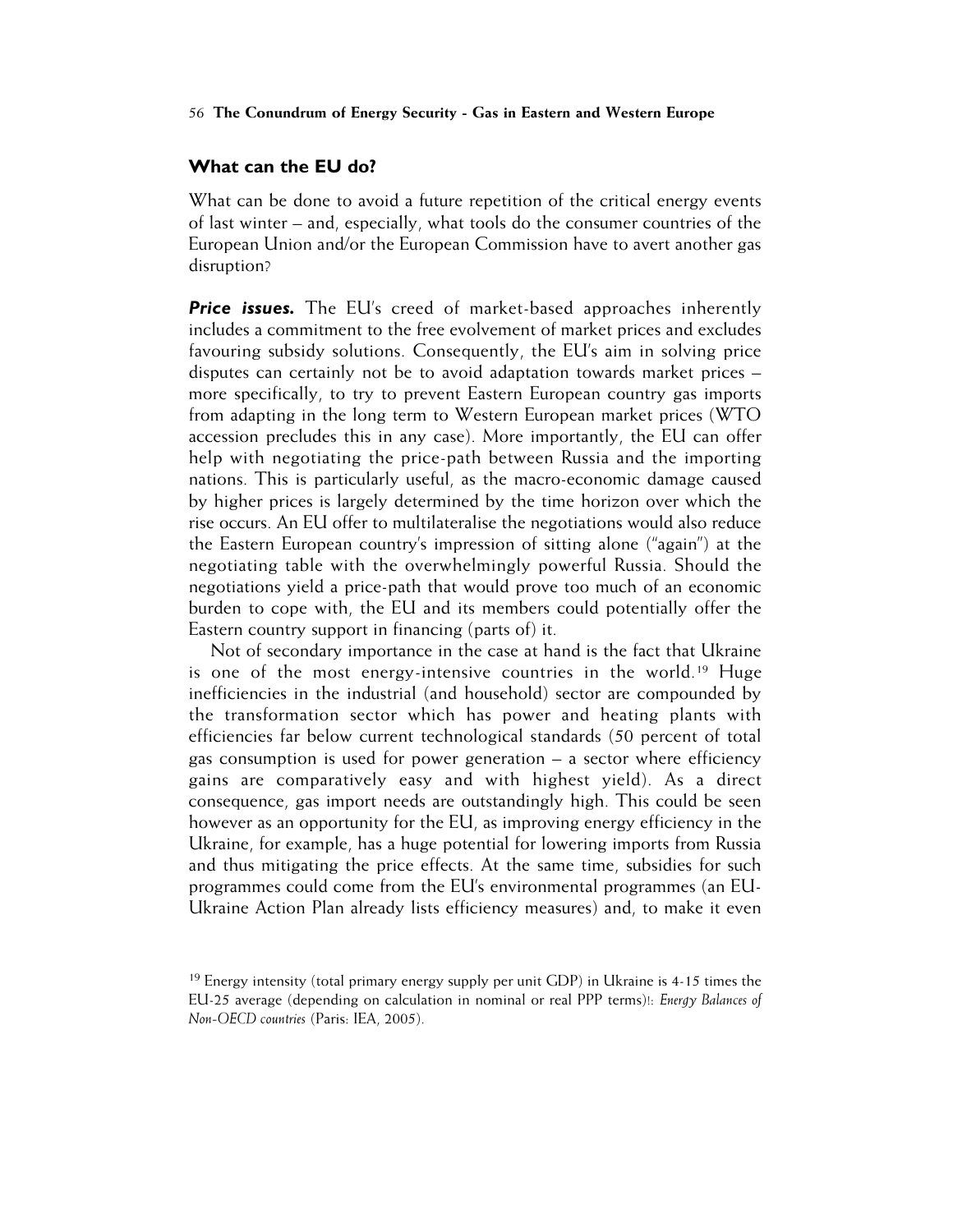more "sellable" inside the EU, could provide a push for further exports of European technology-based energy industry.

**Dispute settlement.** EU demands for ratification of the Energy Charter Treaty have been rather low key. Yet, the Charter is a first-class tool for enhancing energy security in Europe, due not only to its arbitration and dispute settlement mechanisms, but also to its underlying openness towards investments in the energy sector and open/transparent access to the pipeline infrastructure. The EU should thus make a greater effort to stress the importance of ratification. It could use the G-8 presidencies of this and next year to clearly lay out a common European demand. Germany may well use its presidential semestre of the European Union in the first half of 2007 to reiterate the project. If Russiaís opposition to the Energy Charter is too strong, it could make sense to abandon it, adhere to the principles, rename it and run a similar process under a different tag. Ukraine, while a ratified member of the ECT, has not ratified the subsequent Transit Protocol, owing much to heavy domestic opposition to a potential transfer of ownership of the gas transmission pipelines. However, discussions with the Ukrainian government should be taken up again.

At the same time, the EU could vastly improve European energy security by institutionalising and especially multilateralising the Energy Dialogue with Russia. Projects like the Ukrainian-Russian-German pipeline consortium are a commendable example of multilaterised energy cooperation which offers all parties a comforting level of congruent interests. The EU would do well to support such projects and could enhance their efficiency by entering into the dialogue surrounding them.

*Transit diversification – the NEGP.* From a Russian perspective, the bilateral monopoly of Russia and transit country Ukraine clearly indicates that it makes economic and political sense to seek alternative export routes. The North European Gas Pipeline (NEGP) would allow Gazprom to save transit fees as it runs off-territory, to increase its bargaining power towards transit countries concerning transit fees<sup>20</sup> and to increase gas prices for exports to these Eastern neighbours without risking the dangerous stalemate position prior to the events of January 2006. From a geostrategic point of view, the NEGP can also be seen as yet another move of the

<sup>&</sup>lt;sup>20</sup> Even with the NEGP and a capacity of around 28 bcm/y (potentially expandable to 56 bcm/y), the greater part of Russian gas exports (around 200 bcm/y to Eastern/Western Europe) will still be exported in 2020 by land-based pipelines through the traditional countries.